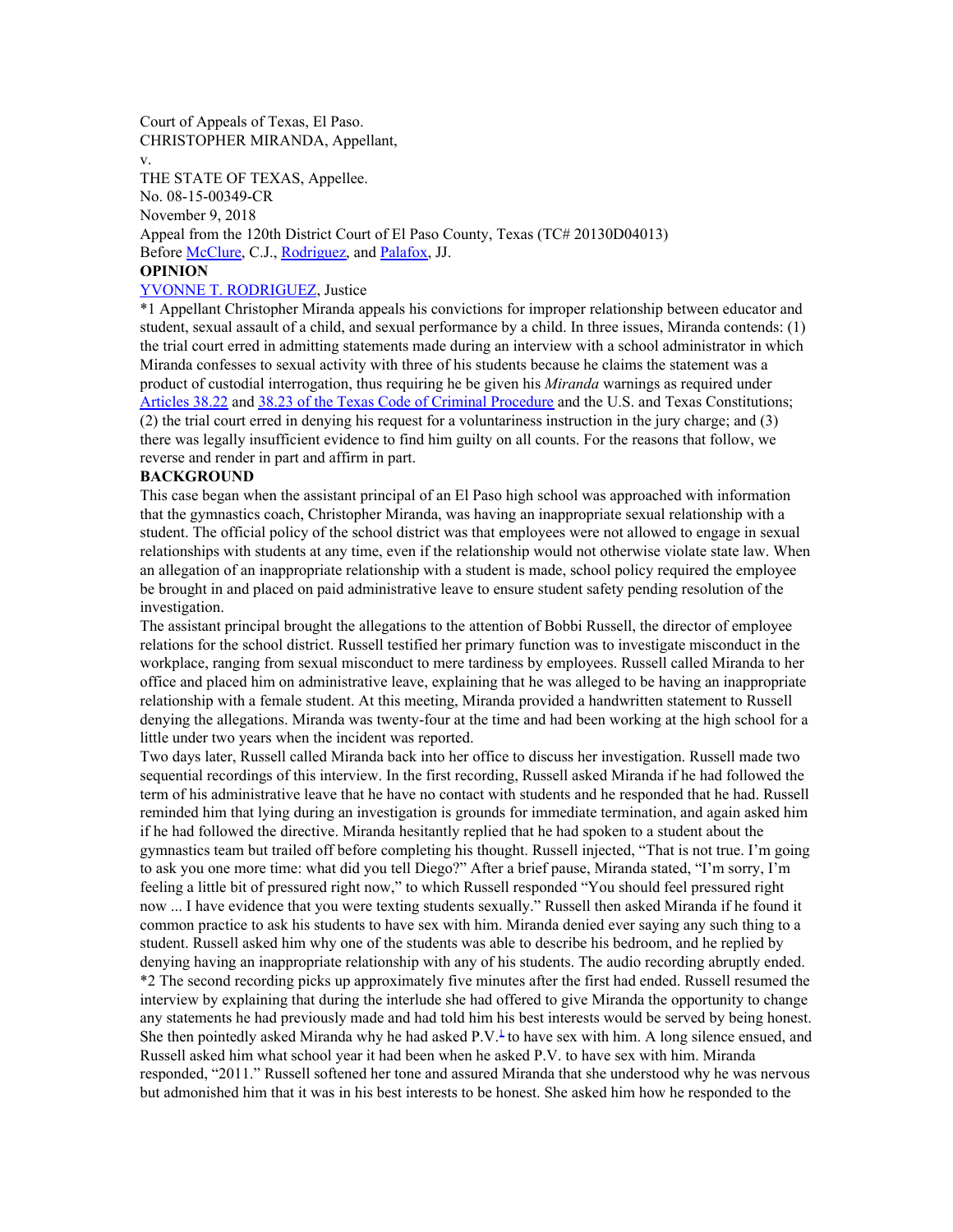fact that he had texted P.V. a description of the sexual acts he wanted to perform on her, and he stated, "I'm ashamed of it."

Russell shifted the conversation and asked Miranda how a second student, K.R., had gone from being one of his students to "something a little more risqué." Miranda detailed how K.R. had initially wanted more one-on-one coaching in gymnastics, and how he had obliged and gotten closer to her on a personal level. After quietly listening, Russell told Miranda, "I need you to be one hundred percent honest, like we said, it's in your best interest, coach—did you ever pick her up from her house at midnight?" Miranda responded that he had. He then discussed, with some prodding by Russell, what had happened after he had picked her up. The two drove around, and at some point began kissing. Miranda stated he knew that kissing her was wrong but confirmed he did not attempt to stop. He stated the two then went to the home of one of K.R.'s friends and had sex in the basement. Miranda's voice was unsteady, and he paused for long intervals during the discussion. Russell told him that she was aware he was nervous and that she would be nervous as well if she were in his shoes. After detailing the story, Russell asked him to confirm he was admitting to having sex with a student, and he confirmed that he was. She asked him if he was aware that his admission was grounds for termination and he responded affirmatively.

Russell advised Miranda that she was going to stop the recording, but then paused and asked Miranda to be honest and tell her if there were any other students he had been intimate with. He stated there were not any. Russell asked if he was sure there were not any others, and Miranda cleared his throat and went silent. Breaking the silence, Russell stated, "I think you and I both know there's probably someone else, correct?" Miranda agreed that there was another student. Russell asked for the student's name. Miranda sighed and went silent for more than a minute of the recording. Russell injected that she understood he was scared and that she would be too, but that she needed to know if there were any other students he had been intimate with; not just sexual intimacy, she added, but kissing, touching, fondling, hugging, or the like. Miranda remained silent. Russell asked him if he had had sex with P.V., and after a brief pause, Miranda responded that he had. She pressed him for another name, averring that he had been at the school only two years and that she now knew he had already had sexual intercourse with two students. Miranda revealed that there was indeed one more student, I.G., who he stated was in the junior class at the high school. After asking him whether any of his coworkers were aware of his actions and receiving a negative response, Russell concluded the interview.

Russell testified that after stopping the recording she informed Miranda he could either resign or the district would seek his termination. He chose to resign. Russell asked him to give her a second written statement to ensure she had all of the information on the students that could have been affected. In the statement, Miranda admitted to having sexual intercourse with P.V. and K.R., but denied having intercourse with I.G. Miranda left the office after resigning. As soon as he left, Russell reported what she had learned to the director of safety, J.R. Martinez, and he contacted the El Paso Police Department.

\*3 At trial, the State introduced Russell's audio recordings along with the signed confession. One of the victims, K.R., also testified for the State. She stated that she first met Miranda while taking his gymnastics class and that she was sixteen at the time. She claimed that Miranda had begun texting her casually and that she did not think this was out of the ordinary because at the time she considered Miranda to be someone she could trust. She relayed that one evening he sent her a text message inviting her to hang out with him. K.R. accepted the invitation and sneaked out of her parents' home around midnight and met up with Miranda, who had parked around the block away from the home. The two engaged in small talk and drove around, eventually stopping at Miranda's parents' home.<sup>[2](https://1.next.westlaw.com/Document/I265e8880e47b11e8a174b18b713fc6d4/View/FullText.html?navigationPath=Alert%2fv1%2flistNavigation%2fWestClipNext%2fi0ad81a3f00000167115a9c83b2cfb7b7%3ftransitionType%3dAlertsClip%26originationContext%3dSearch%2520Result%26contextData%3d%2528sc.AlertsClip%2529%26rank%3d4%26alertGuid%3di0ad083260000014cb89b9df34e1cba1a&listSource=Alert&list=WestClipNext&rank=4&originationContext=Search+Result&transitionType=AlertsClip&contextData=(sc.AlertsClip)&VR=3.0&RS=cblt1.0&alertGuid=i0ad083260000014cb89b9df34e1cba1a&__lrTS=20181116184848018#co_footnote_B00022045952856)</sup> They proceeded up a narrow staircase to Miranda's bedroom. K.R. stated the two sat down on the bed and Miranda began playing a video game. Eventually, Miranda finished his game and began speaking with K.R. She testified he took her phone away and put it aside and began moving closer to her on the bed. He leaned in and started kissing her face. K.R. testified she felt very uncomfortable and told him to stop but that he had responded "Oh, come on," and continued trying to kiss her. Miranda lifted her up and moved her to the center of the bed. She stated she again told him to stop but that he continued to kiss her and began taking her clothes off. She said she was afraid to force him off of her because he was much larger, and because she was worried about upsetting him. She testified he then pulled her pants off, pulled down his shorts, and crawled on top of her. K.R. continued telling him to stop but he removed her shirt and kept kissing her. He began having sexual intercourse with her. She stated that after a while, Miranda pulled out and ejaculated on the side of the bed. The two lied on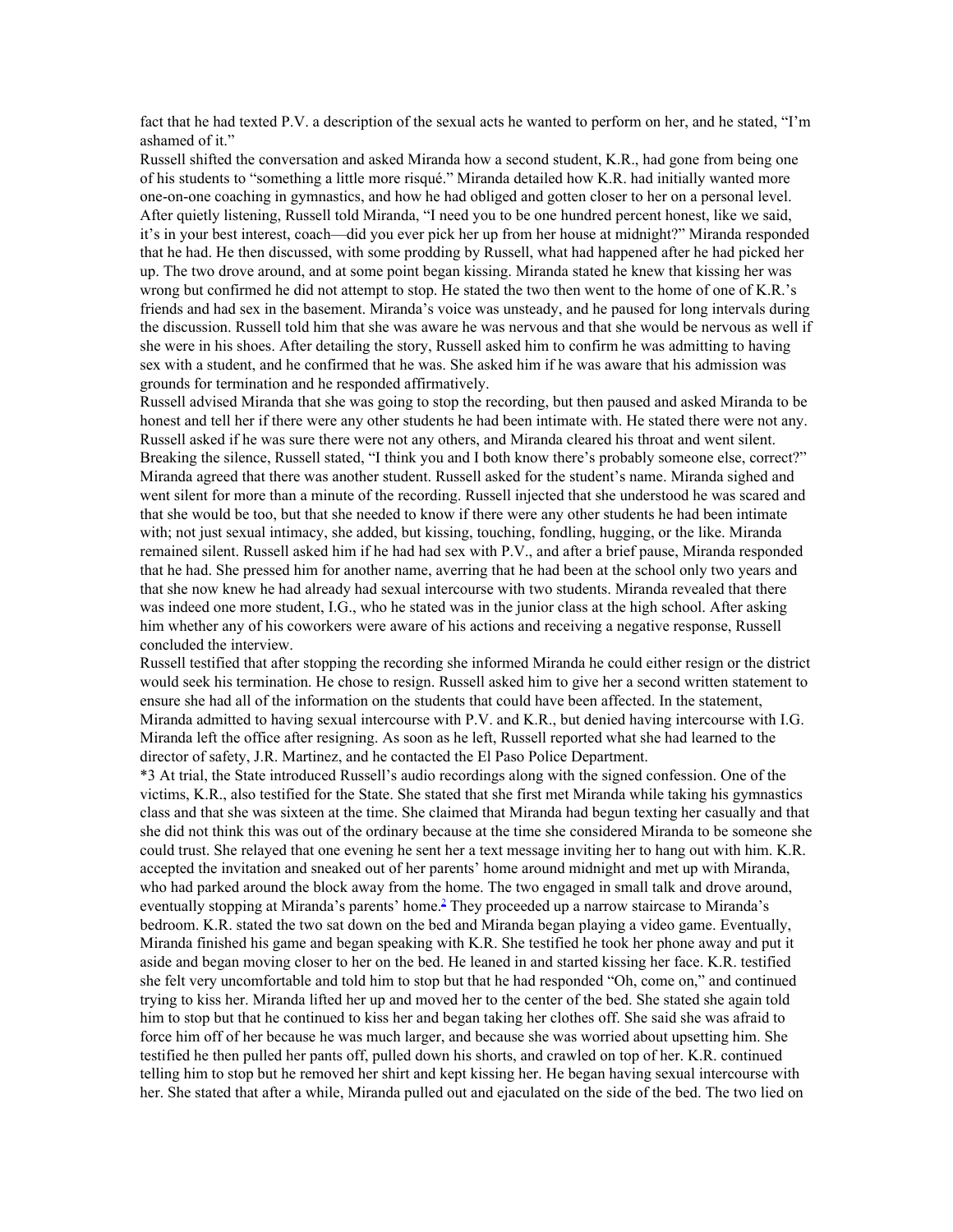the bed for some time and Miranda eventually drove her home. When he dropped her off, Miranda told K.R. to "stop acting weird," and left.

K.R. testified she continued going to gymnastics class and would see Miranda but that he acted as though nothing had ever happened. On cross-examination, she admitted to being called into Bobbi Russell's office at the high school on two occasions to discuss the matter and denied it had happened on both occasions. She also admitted that a few months after the incident she had invited Miranda to go to a carnival with her, but that he turned down her invitation. On redirect, she claimed she had denied the allegations because all of her friends were close to Miranda, and she feared she would lose them if she caused trouble for him. She testified that when the allegations were made public, she was ostracized and harassed by classmates and eventually had to transfer to another school.

The jury convicted Miranda of the following charges: two counts of improper relationship between educator and student (Counts I and III); sexual assault of a child (Count V); and sexual performance by a child (Count VII).<sup>[3](https://1.next.westlaw.com/Document/I265e8880e47b11e8a174b18b713fc6d4/View/FullText.html?navigationPath=Alert%2fv1%2flistNavigation%2fWestClipNext%2fi0ad81a3f00000167115a9c83b2cfb7b7%3ftransitionType%3dAlertsClip%26originationContext%3dSearch%2520Result%26contextData%3d%2528sc.AlertsClip%2529%26rank%3d4%26alertGuid%3di0ad083260000014cb89b9df34e1cba1a&listSource=Alert&list=WestClipNext&rank=4&originationContext=Search+Result&transitionType=AlertsClip&contextData=(sc.AlertsClip)&VR=3.0&RS=cblt1.0&alertGuid=i0ad083260000014cb89b9df34e1cba1a&__lrTS=20181116184848018#co_footnote_B00032045952856)</sup> At punishment, the jury sentenced Miranda to ten years' confinement, probated, for the first count of improper relationship between educator and student; ten years' confinement, probated, for sexual assault of a child; four years' confinement for the second count of improper relationship between educator and student; and two years' confinement for sexual performance by a child. This appeal followed. **DISCUSSION**

### **Custodial Interrogation**

In his first issue, Miranda contends that Russell's interview was actually a custodial interrogation because Russell was acting as a state agent in obtaining his incriminating statements, and he was thus entitled to the appropriate warnings under [Articles](https://1.next.westlaw.com/Link/Document/FullText?findType=L&pubNum=1000172&cite=TXCMART38.22&originatingDoc=I265e8880e47b11e8a174b18b713fc6d4&refType=LQ&originationContext=document&transitionType=DocumentItem&contextData=(sc.AlertsClip)) 38.22 and 38.23 of the Texas Code of Criminal [Procedure](https://1.next.westlaw.com/Link/Document/FullText?findType=L&pubNum=1000172&cite=TXCMART38.23&originatingDoc=I265e8880e47b11e8a174b18b713fc6d4&refType=LQ&originationContext=document&transitionType=DocumentItem&contextData=(sc.AlertsClip)). Because he did not receive these warnings, Miranda contends the trial court erred in denying his motion to suppress all statements made to Russell during the interview.

### *Standard of Review*

A trial court's ruling on a motion to suppress is reviewed for abuse of discretion. *[Elizondo](https://1.next.westlaw.com/Link/Document/FullText?findType=Y&serNum=2029149185&pubNum=0004644&originatingDoc=I265e8880e47b11e8a174b18b713fc6d4&refType=RP&fi=co_pp_sp_4644_393&originationContext=document&transitionType=DocumentItem&contextData=(sc.AlertsClip)#co_pp_sp_4644_393) v. State*, [382](https://1.next.westlaw.com/Link/Document/FullText?findType=Y&serNum=2029149185&pubNum=0004644&originatingDoc=I265e8880e47b11e8a174b18b713fc6d4&refType=RP&fi=co_pp_sp_4644_393&originationContext=document&transitionType=DocumentItem&contextData=(sc.AlertsClip)#co_pp_sp_4644_393) S.W.3d 389, 393 [\(Tex.Crim.App.](https://1.next.westlaw.com/Link/Document/FullText?findType=Y&serNum=2029149185&pubNum=0004644&originatingDoc=I265e8880e47b11e8a174b18b713fc6d4&refType=RP&fi=co_pp_sp_4644_393&originationContext=document&transitionType=DocumentItem&contextData=(sc.AlertsClip)#co_pp_sp_4644_393) 2012). When the trial court's findings of fact are based on an evaluation of credibility and demeanor, a reviewing court is required to afford almost total deference to the trial court's determination of facts, provided they are supported by the record. *Id*. The trial court's application of the law to the facts, however, is reviewed *de novo*. *[Lerma](https://1.next.westlaw.com/Link/Document/FullText?findType=Y&serNum=2043666104&pubNum=0004644&originatingDoc=I265e8880e47b11e8a174b18b713fc6d4&refType=RP&fi=co_pp_sp_4644_190&originationContext=document&transitionType=DocumentItem&contextData=(sc.AlertsClip)#co_pp_sp_4644_190) v[.](https://1.next.westlaw.com/Link/Document/FullText?findType=Y&serNum=2043666104&pubNum=0004644&originatingDoc=I265e8880e47b11e8a174b18b713fc6d4&refType=RP&fi=co_pp_sp_4644_190&originationContext=document&transitionType=DocumentItem&contextData=(sc.AlertsClip)#co_pp_sp_4644_190) [State](https://1.next.westlaw.com/Link/Document/FullText?findType=Y&serNum=2043666104&pubNum=0004644&originatingDoc=I265e8880e47b11e8a174b18b713fc6d4&refType=RP&fi=co_pp_sp_4644_190&originationContext=document&transitionType=DocumentItem&contextData=(sc.AlertsClip)#co_pp_sp_4644_190)*, 543 S.W.3d 184, 190 [\(Tex.Crim.App.](https://1.next.westlaw.com/Link/Document/FullText?findType=Y&serNum=2043666104&pubNum=0004644&originatingDoc=I265e8880e47b11e8a174b18b713fc6d4&refType=RP&fi=co_pp_sp_4644_190&originationContext=document&transitionType=DocumentItem&contextData=(sc.AlertsClip)#co_pp_sp_4644_190) [2018\)](https://1.next.westlaw.com/Link/Document/FullText?findType=Y&serNum=2043666104&pubNum=0004644&originatingDoc=I265e8880e47b11e8a174b18b713fc6d4&refType=RP&fi=co_pp_sp_4644_190&originationContext=document&transitionType=DocumentItem&contextData=(sc.AlertsClip)#co_pp_sp_4644_190).

### *Applicable Law*

The well-known procedural safeguards of *Miranda* are embodied in [Article](https://1.next.westlaw.com/Link/Document/FullText?findType=L&pubNum=1000172&cite=TXCMART38.22&originatingDoc=I265e8880e47b11e8a174b18b713fc6d4&refType=LQ&originationContext=document&transitionType=DocumentItem&contextData=(sc.AlertsClip)) 38.22 of the Texas Code of Criminal [Procedure](https://1.next.westlaw.com/Link/Document/FullText?findType=L&pubNum=1000172&cite=TXCMART38.22&originatingDoc=I265e8880e47b11e8a174b18b713fc6d4&refType=LQ&originationContext=document&transitionType=DocumentItem&contextData=(sc.AlertsClip)) and apply to custodial interrogations conducted by law enforcement officers or their agents. *[State](https://1.next.westlaw.com/Link/Document/FullText?findType=Y&serNum=2036269373&pubNum=0004644&originatingDoc=I265e8880e47b11e8a174b18b713fc6d4&refType=RP&fi=co_pp_sp_4644_536&originationContext=document&transitionType=DocumentItem&contextData=(sc.AlertsClip)#co_pp_sp_4644_536) v. Cruz*, 461 S.W.3d 531, 536 [\(Tex.Crim.App.](https://1.next.westlaw.com/Link/Document/FullText?findType=Y&serNum=2036269373&pubNum=0004644&originatingDoc=I265e8880e47b11e8a174b18b713fc6d4&refType=RP&fi=co_pp_sp_4644_536&originationContext=document&transitionType=DocumentItem&contextData=(sc.AlertsClip)#co_pp_sp_4644_536) 2015); *[Berry](https://1.next.westlaw.com/Link/Document/FullText?findType=Y&serNum=2012312850&pubNum=0004644&originatingDoc=I265e8880e47b11e8a174b18b713fc6d4&refType=RP&fi=co_pp_sp_4644_855&originationContext=document&transitionType=DocumentItem&contextData=(sc.AlertsClip)#co_pp_sp_4644_855) v. State*, 233 [S.W.3d](https://1.next.westlaw.com/Link/Document/FullText?findType=Y&serNum=2012312850&pubNum=0004644&originatingDoc=I265e8880e47b11e8a174b18b713fc6d4&refType=RP&fi=co_pp_sp_4644_855&originationContext=document&transitionType=DocumentItem&contextData=(sc.AlertsClip)#co_pp_sp_4644_855) 847, 855 [\(Tex.Crim.App.](https://1.next.westlaw.com/Link/Document/FullText?findType=Y&serNum=2012312850&pubNum=0004644&originatingDoc=I265e8880e47b11e8a174b18b713fc6d4&refType=RP&fi=co_pp_sp_4644_855&originationContext=document&transitionType=DocumentItem&contextData=(sc.AlertsClip)#co_pp_sp_4644_855) 2007). These include the necessity of providing suspects with certain warnings, such as the right to remain silent and the right to counsel, prior to interrogation. TEX.CODE [CRIM.PROC.ANN.](https://1.next.westlaw.com/Link/Document/FullText?findType=L&pubNum=1000172&cite=TXCMART15.17&originatingDoc=I265e8880e47b11e8a174b18b713fc6d4&refType=LQ&originationContext=document&transitionType=DocumentItem&contextData=(sc.AlertsClip)) arts. [15.17](https://1.next.westlaw.com/Link/Document/FullText?findType=L&pubNum=1000172&cite=TXCMART15.17&originatingDoc=I265e8880e47b11e8a174b18b713fc6d4&refType=LQ&originationContext=document&transitionType=DocumentItem&contextData=(sc.AlertsClip)), [38.22;](https://1.next.westlaw.com/Link/Document/FullText?findType=L&pubNum=1000172&cite=TXCMART38.22&originatingDoc=I265e8880e47b11e8a174b18b713fc6d4&refType=LQ&originationContext=document&transitionType=DocumentItem&contextData=(sc.AlertsClip)) *[Cruz](https://1.next.westlaw.com/Link/Document/FullText?findType=Y&serNum=2036269373&pubNum=0004644&originatingDoc=I265e8880e47b11e8a174b18b713fc6d4&refType=RP&fi=co_pp_sp_4644_536&originationContext=document&transitionType=DocumentItem&contextData=(sc.AlertsClip)#co_pp_sp_4644_536)*, 461 [S.W.3d](https://1.next.westlaw.com/Link/Document/FullText?findType=Y&serNum=2036269373&pubNum=0004644&originatingDoc=I265e8880e47b11e8a174b18b713fc6d4&refType=RP&fi=co_pp_sp_4644_536&originationContext=document&transitionType=DocumentItem&contextData=(sc.AlertsClip)#co_pp_sp_4644_536) at 536. No statement made by a suspect under custodial interrogation is admissible unless these warnings are given and the suspect knowingly, intelligently, and voluntarily waives his rights. TEX.CODE [CRIM.PROC.ANN.](https://1.next.westlaw.com/Link/Document/FullText?findType=L&pubNum=1000172&cite=TXCMART38.22&originatingDoc=I265e8880e47b11e8a174b18b713fc6d4&refType=LQ&originationContext=document&transitionType=DocumentItem&contextData=(sc.AlertsClip)) art. 38.22, §§ 3-4. But state employment does not, by itself, make a person an agent of law enforcement. *[Berry](https://1.next.westlaw.com/Link/Document/FullText?findType=Y&serNum=2012312850&pubNum=0004644&originatingDoc=I265e8880e47b11e8a174b18b713fc6d4&refType=RP&fi=co_pp_sp_4644_855&originationContext=document&transitionType=DocumentItem&contextData=(sc.AlertsClip)#co_pp_sp_4644_855)*, 233 [S.W.3d](https://1.next.westlaw.com/Link/Document/FullText?findType=Y&serNum=2012312850&pubNum=0004644&originatingDoc=I265e8880e47b11e8a174b18b713fc6d4&refType=RP&fi=co_pp_sp_4644_855&originationContext=document&transitionType=DocumentItem&contextData=(sc.AlertsClip)#co_pp_sp_4644_855) at 855 (CPS worker not an agent of law enforcement unless the parallel paths of police and CPS worker converge). "Agency" denotes a consensual relationship between two parties in which one of them is acting for or on behalf of the other. *[Wilkerson](https://1.next.westlaw.com/Link/Document/FullText?findType=Y&serNum=2007422098&pubNum=0004644&originatingDoc=I265e8880e47b11e8a174b18b713fc6d4&refType=RP&fi=co_pp_sp_4644_529&originationContext=document&transitionType=DocumentItem&contextData=(sc.AlertsClip)#co_pp_sp_4644_529) v. [State](https://1.next.westlaw.com/Link/Document/FullText?findType=Y&serNum=2007422098&pubNum=0004644&originatingDoc=I265e8880e47b11e8a174b18b713fc6d4&refType=RP&fi=co_pp_sp_4644_529&originationContext=document&transitionType=DocumentItem&contextData=(sc.AlertsClip)#co_pp_sp_4644_529)*, 173 S.W.3d 521, 529 [\(Tex.Crim.App.](https://1.next.westlaw.com/Link/Document/FullText?findType=Y&serNum=2007422098&pubNum=0004644&originatingDoc=I265e8880e47b11e8a174b18b713fc6d4&refType=RP&fi=co_pp_sp_4644_529&originationContext=document&transitionType=DocumentItem&contextData=(sc.AlertsClip)#co_pp_sp_4644_529) 2005). The law does not presume the existence of an agency relationship and the party alleging such a relationship has the burden of proving its existence. *Id*. The Court of Criminal Appeals has set forth three areas of inquiry for determining if a party is acting as an agent of law enforcement:

\*4 (1) Was law enforcement using the party to accomplish what it could not lawfully accomplish itself? (2) Did the party believe it was acting as an agent of law enforcement?

(3) Would a reasonable person in the defendant's place believe the party was an agent of law enforcement? *[Wilkerson](https://1.next.westlaw.com/Link/Document/FullText?findType=Y&serNum=2007422098&pubNum=0004644&originatingDoc=I265e8880e47b11e8a174b18b713fc6d4&refType=RP&fi=co_pp_sp_4644_530&originationContext=document&transitionType=DocumentItem&contextData=(sc.AlertsClip)#co_pp_sp_4644_530)*, 173 [S.W.3d](https://1.next.westlaw.com/Link/Document/FullText?findType=Y&serNum=2007422098&pubNum=0004644&originatingDoc=I265e8880e47b11e8a174b18b713fc6d4&refType=RP&fi=co_pp_sp_4644_530&originationContext=document&transitionType=DocumentItem&contextData=(sc.AlertsClip)#co_pp_sp_4644_530) at 530–31; *see also [Lopez](https://1.next.westlaw.com/Link/Document/FullText?findType=Y&serNum=2044821825&pubNum=0004031&originatingDoc=I265e8880e47b11e8a174b18b713fc6d4&refType=RP&originationContext=document&transitionType=DocumentItem&contextData=(sc.AlertsClip)) v. State*, No. [04-16-00774-CR](https://1.next.westlaw.com/Link/Document/FullText?findType=Y&serNum=2044821825&pubNum=0004031&originatingDoc=I265e8880e47b11e8a174b18b713fc6d4&refType=RP&originationContext=document&transitionType=DocumentItem&contextData=(sc.AlertsClip)), --S.W.3d--, [2018](https://1.next.westlaw.com/Link/Document/FullText?findType=Y&serNum=2044821825&pubNum=0000999&originatingDoc=I265e8880e47b11e8a174b18b713fc6d4&refType=RP&originationContext=document&transitionType=DocumentItem&contextData=(sc.AlertsClip)) WL 3129467, at \*3 [\(Tex.App.--San](https://1.next.westlaw.com/Link/Document/FullText?findType=Y&serNum=2044821825&pubNum=0000999&originatingDoc=I265e8880e47b11e8a174b18b713fc6d4&refType=RP&originationContext=document&transitionType=DocumentItem&contextData=(sc.AlertsClip)) Antonio June 27, 2018, no pet. h.).

As to custody, there are four general situations that may constitute custody and thus require the warnings of [Article](https://1.next.westlaw.com/Link/Document/FullText?findType=L&pubNum=1000172&cite=TXCMART38.22&originatingDoc=I265e8880e47b11e8a174b18b713fc6d4&refType=LQ&originationContext=document&transitionType=DocumentItem&contextData=(sc.AlertsClip)) 38.22: " (1) when the suspect is physically deprived of his freedom of action in any significant way, (2) when a law enforcement officer tells the suspect that he cannot leave, (3) when law enforcement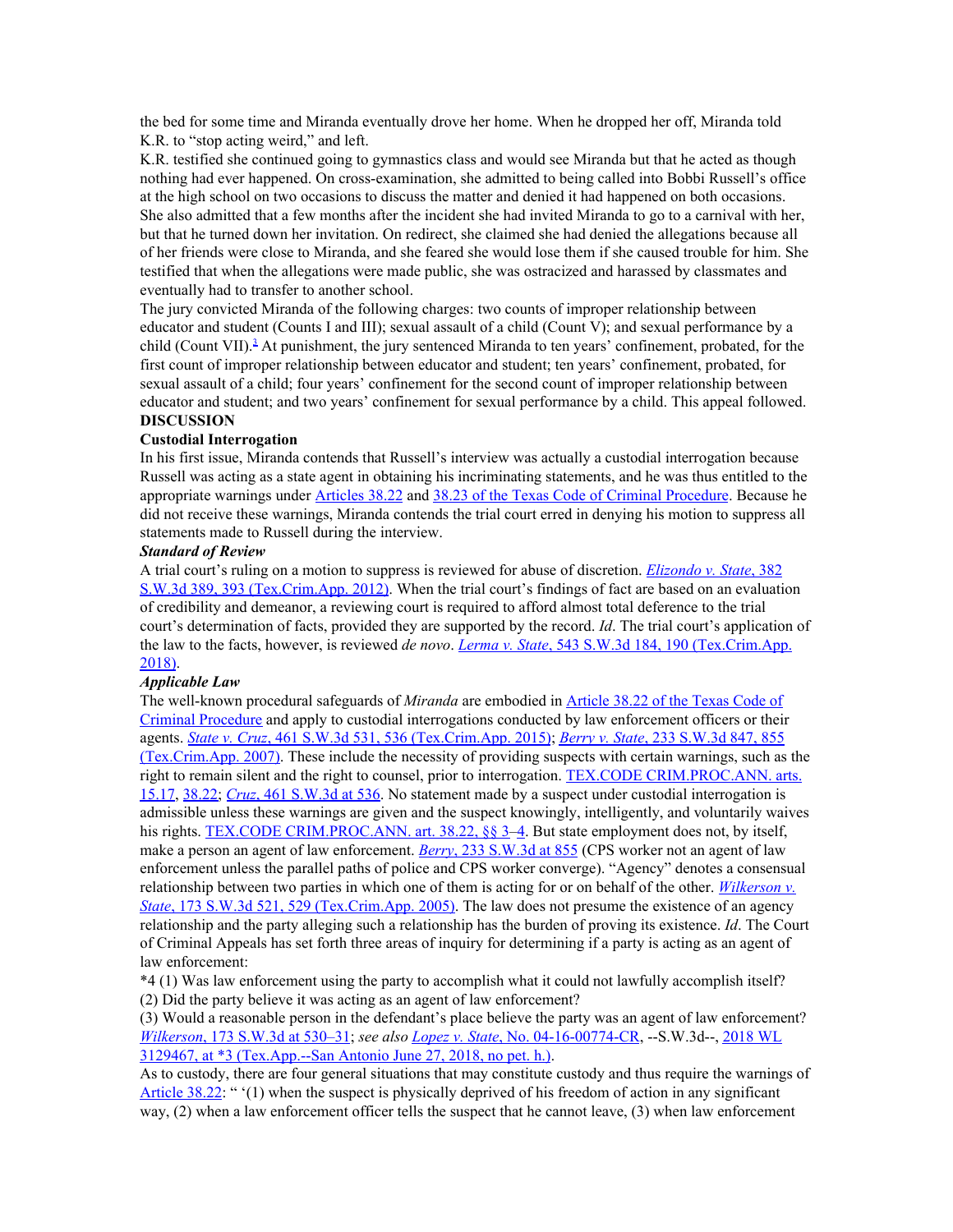officers create a situation that would lead a reasonable person to believe that his freedom of movement has been significantly restricted, and (4) when there is probable cause to arrest and law enforcement officers do not tell the suspect that he is free to leave.' " *State v. [Saenz](https://1.next.westlaw.com/Link/Document/FullText?findType=Y&serNum=2031828821&pubNum=0004644&originatingDoc=I265e8880e47b11e8a174b18b713fc6d4&refType=RP&fi=co_pp_sp_4644_496&originationContext=document&transitionType=DocumentItem&contextData=(sc.AlertsClip)#co_pp_sp_4644_496)*, 411 S.W.3d 488, 496 [\(Tex.Crim.App.](https://1.next.westlaw.com/Link/Document/FullText?findType=Y&serNum=2031828821&pubNum=0004644&originatingDoc=I265e8880e47b11e8a174b18b713fc6d4&refType=RP&fi=co_pp_sp_4644_496&originationContext=document&transitionType=DocumentItem&contextData=(sc.AlertsClip)#co_pp_sp_4644_496) [2013\)](https://1.next.westlaw.com/Link/Document/FullText?findType=Y&serNum=2031828821&pubNum=0004644&originatingDoc=I265e8880e47b11e8a174b18b713fc6d4&refType=RP&fi=co_pp_sp_4644_496&originationContext=document&transitionType=DocumentItem&contextData=(sc.AlertsClip)#co_pp_sp_4644_496)(*quoting [Dowthitt](https://1.next.westlaw.com/Link/Document/FullText?findType=Y&serNum=1996142725&pubNum=0000713&originatingDoc=I265e8880e47b11e8a174b18b713fc6d4&refType=RP&fi=co_pp_sp_713_255&originationContext=document&transitionType=DocumentItem&contextData=(sc.AlertsClip)#co_pp_sp_713_255) v. State*, 931 S.W.2d 244, 255 [\(Tex.Crim.App.](https://1.next.westlaw.com/Link/Document/FullText?findType=Y&serNum=1996142725&pubNum=0000713&originatingDoc=I265e8880e47b11e8a174b18b713fc6d4&refType=RP&fi=co_pp_sp_713_255&originationContext=document&transitionType=DocumentItem&contextData=(sc.AlertsClip)#co_pp_sp_713_255) 1996)). The first three situations require the suspect's freedom of movement to be restricted to the degree associated with arrest, not merely that of an investigative detention. *Id*. The fourth requires the manifestation of probable cause to be combined with other circumstances that would lead a reasonable person to believe that he is under restraint to the degree associated with an arrest. *Id*.

#### *Analysis*

Here, Miranda contends that Russell's questions, manner, and conduct were aimed at eliciting incriminating responses from him, and that he was restrained by the school district to attend the meeting with Russell under threat of losing his job. These factors combined, Miranda asserts, constituted custodial interrogation. The trial court concluded in its findings that Miranda's statements to Russell were not a result of custodial interrogation and that his statements were voluntary. Miranda's argument primarily focuses on showing Russell was an acting agent of law enforcement, but there is a more fundamental problem with his contention: he must also have been in custody to trigger the warning requirements. [TEX.CODE](https://1.next.westlaw.com/Link/Document/FullText?findType=L&pubNum=1000172&cite=TXCMART38.22&originatingDoc=I265e8880e47b11e8a174b18b713fc6d4&refType=LQ&originationContext=document&transitionType=DocumentItem&contextData=(sc.AlertsClip)) [CRIM.PROC.ANN.](https://1.next.westlaw.com/Link/Document/FullText?findType=L&pubNum=1000172&cite=TXCMART38.22&originatingDoc=I265e8880e47b11e8a174b18b713fc6d4&refType=LQ&originationContext=document&transitionType=DocumentItem&contextData=(sc.AlertsClip)) art. 38.22, §§ 3[–4.](https://1.next.westlaw.com/Link/Document/FullText?findType=L&pubNum=1000172&cite=TXCMART38.22&originatingDoc=I265e8880e47b11e8a174b18b713fc6d4&refType=LQ&originationContext=document&transitionType=DocumentItem&contextData=(sc.AlertsClip)) Applying the first three *Saenz* factors, nothing in the record suggests that Miranda's freedom of movement was restricted to the degree associated with arrest. He attended an interview in an unlocked room in the context of a workplace misconduct investigation being conducted by the director of employee relations. While Miranda complains that he felt "pressured" and that he was restrained under threat of losing his employment, this does not constitute restriction associated with formal arrest. *[Saenz](https://1.next.westlaw.com/Link/Document/FullText?findType=Y&serNum=2031828821&pubNum=0004644&originatingDoc=I265e8880e47b11e8a174b18b713fc6d4&refType=RP&fi=co_pp_sp_4644_496&originationContext=document&transitionType=DocumentItem&contextData=(sc.AlertsClip)#co_pp_sp_4644_496)*, 411 [S.W.3d](https://1.next.westlaw.com/Link/Document/FullText?findType=Y&serNum=2031828821&pubNum=0004644&originatingDoc=I265e8880e47b11e8a174b18b713fc6d4&refType=RP&fi=co_pp_sp_4644_496&originationContext=document&transitionType=DocumentItem&contextData=(sc.AlertsClip)#co_pp_sp_4644_496) at 496. Further, Russell repeatedly referred to her investigation in the context of his possible termination, never implied police involvement, never told Miranda that he was not at liberty to leave, and later testified she would have allowed him to leave if he had asked. As to the fourth *Saenz* factor, nothing in the record indicates that after Miranda admitted his behavior the circumstances were such as would lead a reasonable person to believe he was under the restraint associated with an arrest. *Id*. Quite the contrary. Miranda was given the choice of resigning or having the school district seek his termination; he chose to resign, gave a written statement of his actions, and left the office as soon as he had given the statement. Accordingly, Miranda has failed to demonstrate he was in custody at the time of his interview with Russell.

\*5 Even assuming for the sake of argument that Miranda was in custody at the time of his interview in Russell's office, he has also failed to demonstrate Russell was acting as an agent of law enforcement. The trial court's conclusion that Russell was not acting as an agent of law enforcement was based upon the following relevant findings of fact:

45. There is no evidence that [Russell] reported any information she had gained through her investigation to nor had any contact with any law enforcement agency through her second interview with Miranda.

46. There was no evidence that police knew that [Russell] was going to interview Miranda.

47. There was no evidence that police arranged the meeting between [Russell] and Miranda.

48. Police were not present during any of the interviews between [Russell] and Miranda.

49. There was no evidence that police provided [Russell] with questions to ask Miranda.

50. There was no evidence that police gave instructions—implicit or explicit—for [Russell] to obtain certain information from Miranda.

51. There was no evidence that there was a 'calculated practice' between the police and [Russell] that was likely to evoke an incriminating response from Miranda.

52. There was no evidence that police were using [Russell]'s interview to accomplish what they could not lawfully accomplish themselves.

53. The change is [sic] [Russell]'s demeanor from the first interview to the second is suspicious, but the Court has no evidence about contact with law enforcement in any way.

Affording deference to the trial court's findings of fact, as we are required to do, the record supports that Russell was not acting on behalf of the El Paso Police Department and did not discuss her interview with or provide copies of it to law enforcement officers. *Miranda*'s purpose is to protect against physical or psychological pressure being used against an individual that is in custody and subjected to questioning by law enforcement officers or those working on their behalf. *[Wilkerson](https://1.next.westlaw.com/Link/Document/FullText?findType=Y&serNum=2007422098&pubNum=0004644&originatingDoc=I265e8880e47b11e8a174b18b713fc6d4&refType=RP&fi=co_pp_sp_4644_526&originationContext=document&transitionType=DocumentItem&contextData=(sc.AlertsClip)#co_pp_sp_4644_526)*, 173 [S.W.3d](https://1.next.westlaw.com/Link/Document/FullText?findType=Y&serNum=2007422098&pubNum=0004644&originatingDoc=I265e8880e47b11e8a174b18b713fc6d4&refType=RP&fi=co_pp_sp_4644_526&originationContext=document&transitionType=DocumentItem&contextData=(sc.AlertsClip)#co_pp_sp_4644_526) at 526. Miranda has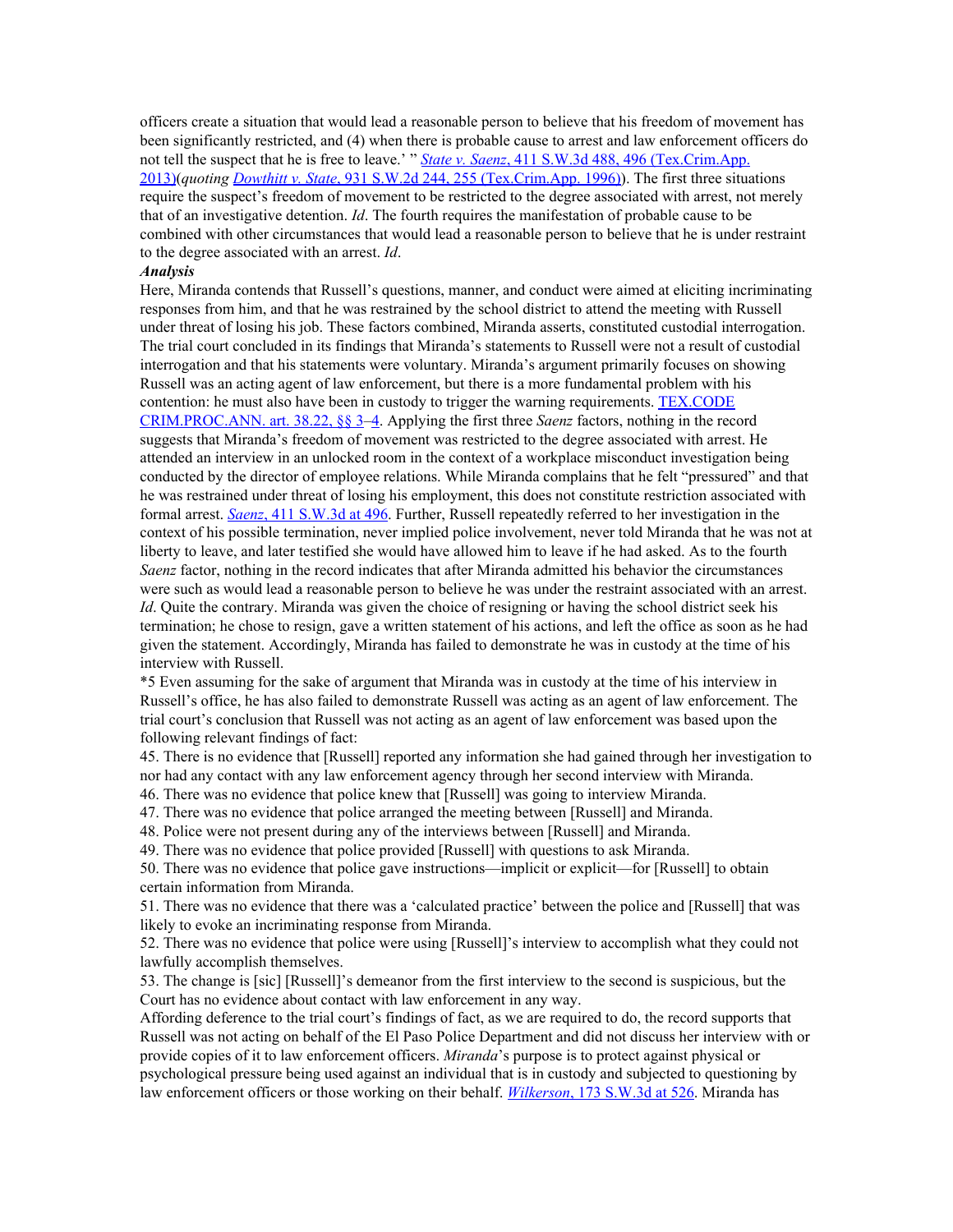failed to carry his burden to demonstrate that he was both in custody and subjected to an interrogation by an agent of law enforcement. *[Id](https://1.next.westlaw.com/Link/Document/FullText?findType=Y&serNum=2007422098&pubNum=0004644&originatingDoc=I265e8880e47b11e8a174b18b713fc6d4&refType=RP&fi=co_pp_sp_4644_529&originationContext=document&transitionType=DocumentItem&contextData=(sc.AlertsClip)#co_pp_sp_4644_529)*., at [529.](https://1.next.westlaw.com/Link/Document/FullText?findType=Y&serNum=2007422098&pubNum=0004644&originatingDoc=I265e8880e47b11e8a174b18b713fc6d4&refType=RP&fi=co_pp_sp_4644_529&originationContext=document&transitionType=DocumentItem&contextData=(sc.AlertsClip)#co_pp_sp_4644_529) Accordingly, Miranda's first issue is overruled.

## **Voluntariness Instruction**

In his second issue, Miranda contends the trial court erred in failing to include his requested instructions on the voluntariness of his confession and waiver of his *Miranda* rights.

## *Applicable Law*

A criminal defendant may claim that a statement he made was not freely and voluntarily made, and thus may not be used as evidence against him, under three different theories: (1) Article 38.22, [Section](https://1.next.westlaw.com/Link/Document/FullText?findType=L&pubNum=1000172&cite=TXCMART38.22&originatingDoc=I265e8880e47b11e8a174b18b713fc6d4&refType=LQ&originationContext=document&transitionType=DocumentItem&contextData=(sc.AlertsClip)) 6 of the Texas Code of Criminal [Procedure,](https://1.next.westlaw.com/Link/Document/FullText?findType=L&pubNum=1000172&cite=TXCMART38.22&originatingDoc=I265e8880e47b11e8a174b18b713fc6d4&refType=LQ&originationContext=document&transitionType=DocumentItem&contextData=(sc.AlertsClip)) which governs general voluntariness; (2) *Miranda v. Arizona*, as expanded in Article 38.22, [Sections](https://1.next.westlaw.com/Link/Document/FullText?findType=L&pubNum=1000172&cite=TXCMART38.22&originatingDoc=I265e8880e47b11e8a174b18b713fc6d4&refType=LQ&originationContext=document&transitionType=DocumentItem&contextData=(sc.AlertsClip)) 2 and  $\frac{3}{2}$  $\frac{3}{2}$  $\frac{3}{2}$  (also known as the Texas confession statute); or (3) the Due Process Clause. *[Oursbourn](https://1.next.westlaw.com/Link/Document/FullText?findType=Y&serNum=2016236427&pubNum=0004644&originatingDoc=I265e8880e47b11e8a174b18b713fc6d4&refType=RP&fi=co_pp_sp_4644_169&originationContext=document&transitionType=DocumentItem&contextData=(sc.AlertsClip)#co_pp_sp_4644_169) v. State*, 259 S.W.3d 159, 169 [\(Tex.Crim.App.](https://1.next.westlaw.com/Link/Document/FullText?findType=Y&serNum=2016236427&pubNum=0004644&originatingDoc=I265e8880e47b11e8a174b18b713fc6d4&refType=RP&fi=co_pp_sp_4644_169&originationContext=document&transitionType=DocumentItem&contextData=(sc.AlertsClip)#co_pp_sp_4644_169) 2008). The theory of involuntariness determines whether and what type of an instruction is appropriate; thus, the first step in deciding upon the appropriateness of a jury instruction is identifying the theory of involuntariness. *Id*. The Due Process Clause is only applicable to police overreaching, not to protecting people from themselves or private actors. *[Id](https://1.next.westlaw.com/Link/Document/FullText?findType=Y&serNum=2016236427&pubNum=0004644&originatingDoc=I265e8880e47b11e8a174b18b713fc6d4&refType=RP&fi=co_pp_sp_4644_169&originationContext=document&transitionType=DocumentItem&contextData=(sc.AlertsClip)#co_pp_sp_4644_169)*., at [169-70.](https://1.next.westlaw.com/Link/Document/FullText?findType=Y&serNum=2016236427&pubNum=0004644&originatingDoc=I265e8880e47b11e8a174b18b713fc6d4&refType=RP&fi=co_pp_sp_4644_169&originationContext=document&transitionType=DocumentItem&contextData=(sc.AlertsClip)#co_pp_sp_4644_169) Similarly, *Miranda v. Arizona* and Article 38.22, [Sections](https://1.next.westlaw.com/Link/Document/FullText?findType=L&pubNum=1000172&cite=TXCMART38.22&originatingDoc=I265e8880e47b11e8a174b18b713fc6d4&refType=LQ&originationContext=document&transitionType=DocumentItem&contextData=(sc.AlertsClip)) 2 and [3](https://1.next.westlaw.com/Link/Document/FullText?findType=L&pubNum=1000172&cite=TXCMART38.22&originatingDoc=I265e8880e47b11e8a174b18b713fc6d4&refType=LQ&originationContext=document&transitionType=DocumentItem&contextData=(sc.AlertsClip)) are only applicable to a defendant's statements made under custodial interrogation. TEX.CODE [CRIM.PROC.ANN.](https://1.next.westlaw.com/Link/Document/FullText?findType=L&pubNum=1000172&cite=TXCMART38.22&originatingDoc=I265e8880e47b11e8a174b18b713fc6d4&refType=LQ&originationContext=document&transitionType=DocumentItem&contextData=(sc.AlertsClip)) art. [38.22,](https://1.next.westlaw.com/Link/Document/FullText?findType=L&pubNum=1000172&cite=TXCMART38.22&originatingDoc=I265e8880e47b11e8a174b18b713fc6d4&refType=LQ&originationContext=document&transitionType=DocumentItem&contextData=(sc.AlertsClip)) §§ 2[–3](https://1.next.westlaw.com/Link/Document/FullText?findType=L&pubNum=1000172&cite=TXCMART38.22&originatingDoc=I265e8880e47b11e8a174b18b713fc6d4&refType=LQ&originationContext=document&transitionType=DocumentItem&contextData=(sc.AlertsClip)); *[Oursbourn](https://1.next.westlaw.com/Link/Document/FullText?findType=Y&serNum=2016236427&pubNum=0004644&originatingDoc=I265e8880e47b11e8a174b18b713fc6d4&refType=RP&fi=co_pp_sp_4644_171&originationContext=document&transitionType=DocumentItem&contextData=(sc.AlertsClip)#co_pp_sp_4644_171)*, 259 [S.W.3d](https://1.next.westlaw.com/Link/Document/FullText?findType=Y&serNum=2016236427&pubNum=0004644&originatingDoc=I265e8880e47b11e8a174b18b713fc6d4&refType=RP&fi=co_pp_sp_4644_171&originationContext=document&transitionType=DocumentItem&contextData=(sc.AlertsClip)#co_pp_sp_4644_171) at 171. But [Section](https://1.next.westlaw.com/Link/Document/FullText?findType=L&pubNum=1000172&cite=TXCMART38.22&originatingDoc=I265e8880e47b11e8a174b18b713fc6d4&refType=LQ&originationContext=document&transitionType=DocumentItem&contextData=(sc.AlertsClip)) 6 of [Article](https://1.next.westlaw.com/Link/Document/FullText?findType=L&pubNum=1000172&cite=TXCMART38.22&originatingDoc=I265e8880e47b11e8a174b18b713fc6d4&refType=LQ&originationContext=document&transitionType=DocumentItem&contextData=(sc.AlertsClip)) 38.22—concerning general voluntariness—applies to both custodial and non-custodial statements, including statements taken by a private person. *[Oursbourn](https://1.next.westlaw.com/Link/Document/FullText?findType=Y&serNum=2016236427&pubNum=0004644&originatingDoc=I265e8880e47b11e8a174b18b713fc6d4&refType=RP&fi=co_pp_sp_4644_171&originationContext=document&transitionType=DocumentItem&contextData=(sc.AlertsClip)#co_pp_sp_4644_171)*, 259 [S.W.3d](https://1.next.westlaw.com/Link/Document/FullText?findType=Y&serNum=2016236427&pubNum=0004644&originatingDoc=I265e8880e47b11e8a174b18b713fc6d4&refType=RP&fi=co_pp_sp_4644_171&originationContext=document&transitionType=DocumentItem&contextData=(sc.AlertsClip)#co_pp_sp_4644_171) at 171–72. The inquiry in a situation involving a non-custodial statement is whether it appears—as Article 38.21 requires—that the statement was freely and voluntarily made without compulsion or persuasion. TEX.CODE [CRIM.PROC.ANN.](https://1.next.westlaw.com/Link/Document/FullText?findType=L&pubNum=1000172&cite=TXCMART38.21&originatingDoc=I265e8880e47b11e8a174b18b713fc6d4&refType=LQ&originationContext=document&transitionType=DocumentItem&contextData=(sc.AlertsClip)) art 38.21; *[Oursbourn](https://1.next.westlaw.com/Link/Document/FullText?findType=Y&serNum=2016236427&pubNum=0004644&originatingDoc=I265e8880e47b11e8a174b18b713fc6d4&refType=RP&fi=co_pp_sp_4644_172&originationContext=document&transitionType=DocumentItem&contextData=(sc.AlertsClip)#co_pp_sp_4644_172)*, [259](https://1.next.westlaw.com/Link/Document/FullText?findType=Y&serNum=2016236427&pubNum=0004644&originatingDoc=I265e8880e47b11e8a174b18b713fc6d4&refType=RP&fi=co_pp_sp_4644_172&originationContext=document&transitionType=DocumentItem&contextData=(sc.AlertsClip)#co_pp_sp_4644_172) [S.W.3d](https://1.next.westlaw.com/Link/Document/FullText?findType=Y&serNum=2016236427&pubNum=0004644&originatingDoc=I265e8880e47b11e8a174b18b713fc6d4&refType=RP&fi=co_pp_sp_4644_172&originationContext=document&transitionType=DocumentItem&contextData=(sc.AlertsClip)#co_pp_sp_4644_172) at 172. The types of fact scenarios that raise a voluntariness issue under [Section](https://1.next.westlaw.com/Link/Document/FullText?findType=L&pubNum=1000172&cite=TXCMART38.22&originatingDoc=I265e8880e47b11e8a174b18b713fc6d4&refType=LQ&originationContext=document&transitionType=DocumentItem&contextData=(sc.AlertsClip)) 6 include: (1) the suspect was ill and on medication and that may have rendered his confession involuntary; (2) the suspect was mentally retarded and may not have knowingly, intelligently, and voluntarily waived his rights; (3) the suspect otherwise lacked the mental capacity to understand his rights; (4) the suspect was intoxicated and did not understand what he was signing; (5) the confession was beaten out of the suspect; and (6) the suspect was being questioned by an armed victim, such as the owner of a store the suspect had just broken into. *[Id](https://1.next.westlaw.com/Link/Document/FullText?findType=Y&serNum=2016236427&pubNum=0004644&originatingDoc=I265e8880e47b11e8a174b18b713fc6d4&refType=RP&fi=co_pp_sp_4644_172&originationContext=document&transitionType=DocumentItem&contextData=(sc.AlertsClip)#co_pp_sp_4644_172)*., at [172-73](https://1.next.westlaw.com/Link/Document/FullText?findType=Y&serNum=2016236427&pubNum=0004644&originatingDoc=I265e8880e47b11e8a174b18b713fc6d4&refType=RP&fi=co_pp_sp_4644_172&originationContext=document&transitionType=DocumentItem&contextData=(sc.AlertsClip)#co_pp_sp_4644_172); *[Morales](https://1.next.westlaw.com/Link/Document/FullText?findType=Y&serNum=2027905096&pubNum=0004644&originatingDoc=I265e8880e47b11e8a174b18b713fc6d4&refType=RP&fi=co_pp_sp_4644_583&originationContext=document&transitionType=DocumentItem&contextData=(sc.AlertsClip)#co_pp_sp_4644_583) v. State*, 371 S.W.3d 576, 583–84 [\(Tex.App.--Houston](https://1.next.westlaw.com/Link/Document/FullText?findType=Y&serNum=2027905096&pubNum=0004644&originatingDoc=I265e8880e47b11e8a174b18b713fc6d4&refType=RP&fi=co_pp_sp_4644_583&originationContext=document&transitionType=DocumentItem&contextData=(sc.AlertsClip)#co_pp_sp_4644_583) [14th Dist.] 2012, pet.  $ref d$ ). Questioning that is aggressive, emotional, highly persuasive, or intelligently calculated to elicit confessions does not raise a voluntariness question under [Section](https://1.next.westlaw.com/Link/Document/FullText?findType=L&pubNum=1000172&cite=TXCMART38.22&originatingDoc=I265e8880e47b11e8a174b18b713fc6d4&refType=LQ&originationContext=document&transitionType=DocumentItem&contextData=(sc.AlertsClip)) 6. *[Morales](https://1.next.westlaw.com/Link/Document/FullText?findType=Y&serNum=2027905096&pubNum=0004644&originatingDoc=I265e8880e47b11e8a174b18b713fc6d4&refType=RP&fi=co_pp_sp_4644_589&originationContext=document&transitionType=DocumentItem&contextData=(sc.AlertsClip)#co_pp_sp_4644_589)*, 371 [S.W.3d](https://1.next.westlaw.com/Link/Document/FullText?findType=Y&serNum=2027905096&pubNum=0004644&originatingDoc=I265e8880e47b11e8a174b18b713fc6d4&refType=RP&fi=co_pp_sp_4644_589&originationContext=document&transitionType=DocumentItem&contextData=(sc.AlertsClip)#co_pp_sp_4644_589) at 589. *Analysis*

\*6 As we have already held, Russell's interrogation of Miranda was not a custodial interrogation and Russell was not an agent of law enforcement. Accordingly, *Miranda v. Arizona* and Article 38.22, [Sections](https://1.next.westlaw.com/Link/Document/FullText?findType=L&pubNum=1000172&cite=TXCMART38.22&originatingDoc=I265e8880e47b11e8a174b18b713fc6d4&refType=LQ&originationContext=document&transitionType=DocumentItem&contextData=(sc.AlertsClip)) [2](https://1.next.westlaw.com/Link/Document/FullText?findType=L&pubNum=1000172&cite=TXCMART38.22&originatingDoc=I265e8880e47b11e8a174b18b713fc6d4&refType=LQ&originationContext=document&transitionType=DocumentItem&contextData=(sc.AlertsClip)) and [3](https://1.next.westlaw.com/Link/Document/FullText?findType=L&pubNum=1000172&cite=TXCMART38.22&originatingDoc=I265e8880e47b11e8a174b18b713fc6d4&refType=LQ&originationContext=document&transitionType=DocumentItem&contextData=(sc.AlertsClip)) are inapplicable. TEX.CODE [CRIM.PROC.ANN.](https://1.next.westlaw.com/Link/Document/FullText?findType=L&pubNum=1000172&cite=TXCMART38.22&originatingDoc=I265e8880e47b11e8a174b18b713fc6d4&refType=LQ&originationContext=document&transitionType=DocumentItem&contextData=(sc.AlertsClip)) art. 38.22, §§ 2–[3;](https://1.next.westlaw.com/Link/Document/FullText?findType=L&pubNum=1000172&cite=TXCMART38.22&originatingDoc=I265e8880e47b11e8a174b18b713fc6d4&refType=LQ&originationContext=document&transitionType=DocumentItem&contextData=(sc.AlertsClip)) *[Oursbourn](https://1.next.westlaw.com/Link/Document/FullText?findType=Y&serNum=2016236427&pubNum=0004644&originatingDoc=I265e8880e47b11e8a174b18b713fc6d4&refType=RP&fi=co_pp_sp_4644_171&originationContext=document&transitionType=DocumentItem&contextData=(sc.AlertsClip)#co_pp_sp_4644_171)*, 259 [S.W.3d](https://1.next.westlaw.com/Link/Document/FullText?findType=Y&serNum=2016236427&pubNum=0004644&originatingDoc=I265e8880e47b11e8a174b18b713fc6d4&refType=RP&fi=co_pp_sp_4644_171&originationContext=document&transitionType=DocumentItem&contextData=(sc.AlertsClip)#co_pp_sp_4644_171) at [171.](https://1.next.westlaw.com/Link/Document/FullText?findType=Y&serNum=2016236427&pubNum=0004644&originatingDoc=I265e8880e47b11e8a174b18b713fc6d4&refType=RP&fi=co_pp_sp_4644_171&originationContext=document&transitionType=DocumentItem&contextData=(sc.AlertsClip)#co_pp_sp_4644_171) Miranda's theory of involuntariness must advance, if at all, under general voluntariness as governed by [Section](https://1.next.westlaw.com/Link/Document/FullText?findType=L&pubNum=1000172&cite=TXCMART38.22&originatingDoc=I265e8880e47b11e8a174b18b713fc6d4&refType=LQ&originationContext=document&transitionType=DocumentItem&contextData=(sc.AlertsClip)) 6 of [Article](https://1.next.westlaw.com/Link/Document/FullText?findType=L&pubNum=1000172&cite=TXCMART38.22&originatingDoc=I265e8880e47b11e8a174b18b713fc6d4&refType=LQ&originationContext=document&transitionType=DocumentItem&contextData=(sc.AlertsClip)) 38.22. *[Oursbourn](https://1.next.westlaw.com/Link/Document/FullText?findType=Y&serNum=2016236427&pubNum=0004644&originatingDoc=I265e8880e47b11e8a174b18b713fc6d4&refType=RP&fi=co_pp_sp_4644_172&originationContext=document&transitionType=DocumentItem&contextData=(sc.AlertsClip)#co_pp_sp_4644_172)*, 259 [S.W.3d](https://1.next.westlaw.com/Link/Document/FullText?findType=Y&serNum=2016236427&pubNum=0004644&originatingDoc=I265e8880e47b11e8a174b18b713fc6d4&refType=RP&fi=co_pp_sp_4644_172&originationContext=document&transitionType=DocumentItem&contextData=(sc.AlertsClip)#co_pp_sp_4644_172) at 172. During the interview, Miranda seemed nervous, was visibly shaken, and stated that he felt "a little pressured." Russell told him he should feel pressured and that she would be nervous if she were in his shoes, she was alternately aggressive and sympathetic, and told him that it was in his best interests to cooperate. No evidence was presented, however, that Miranda lacked the capacity to understand his rights, was on medication or was intoxicated, or was physically coerced in any way. While the questioning was no doubt unpleasant for Miranda, and Russell's questioning turned out to be highly persuasive, as the trial court correctly concluded, none of the facts presented raised a voluntariness issue under [Section](https://1.next.westlaw.com/Link/Document/FullText?findType=L&pubNum=1000172&cite=TXCMART38.22&originatingDoc=I265e8880e47b11e8a174b18b713fc6d4&refType=LQ&originationContext=document&transitionType=DocumentItem&contextData=(sc.AlertsClip)) 6. *See [Oursbourn](https://1.next.westlaw.com/Link/Document/FullText?findType=Y&serNum=2016236427&pubNum=0004644&originatingDoc=I265e8880e47b11e8a174b18b713fc6d4&refType=RP&fi=co_pp_sp_4644_172&originationContext=document&transitionType=DocumentItem&contextData=(sc.AlertsClip)#co_pp_sp_4644_172)*, 259 [S.W.3d](https://1.next.westlaw.com/Link/Document/FullText?findType=Y&serNum=2016236427&pubNum=0004644&originatingDoc=I265e8880e47b11e8a174b18b713fc6d4&refType=RP&fi=co_pp_sp_4644_172&originationContext=document&transitionType=DocumentItem&contextData=(sc.AlertsClip)#co_pp_sp_4644_172) at 172. Accordingly, the trial court did not err in refusing to instruct the jury regarding general voluntariness. Miranda's second issue is overruled.

## **Sufficiency of the Evidence and** *Corpus Delecti*

In his third and final issue for review, Miranda contends that no rational trier of fact could have found that the State proved all essential elements of the offenses charged in Counts I (improper relationship), III ( improper relationship), V (sexual assault of a child younger than 17 years), and VII (sexual performance of a child younger than 18 years) beyond a reasonable doubt because the evidence was factually insufficient to support a conviction on all counts. Because the courts of this state no longer conduct factual sufficiency analyses in criminal cases, we construe Miranda's contention as a legal sufficiency challenge.<sup>[4](https://1.next.westlaw.com/Document/I265e8880e47b11e8a174b18b713fc6d4/View/FullText.html?navigationPath=Alert%2fv1%2flistNavigation%2fWestClipNext%2fi0ad81a3f00000167115a9c83b2cfb7b7%3ftransitionType%3dAlertsClip%26originationContext%3dSearch%2520Result%26contextData%3d%2528sc.AlertsClip%2529%26rank%3d4%26alertGuid%3di0ad083260000014cb89b9df34e1cba1a&listSource=Alert&list=WestClipNext&rank=4&originationContext=Search+Result&transitionType=AlertsClip&contextData=(sc.AlertsClip)&VR=3.0&RS=cblt1.0&alertGuid=i0ad083260000014cb89b9df34e1cba1a&__lrTS=20181116184848018#co_footnote_B00042045952856)</sup> Miranda was convicted of two counts of improper relationship between educator and student, sexual assault of a child, and sexual performance by a child.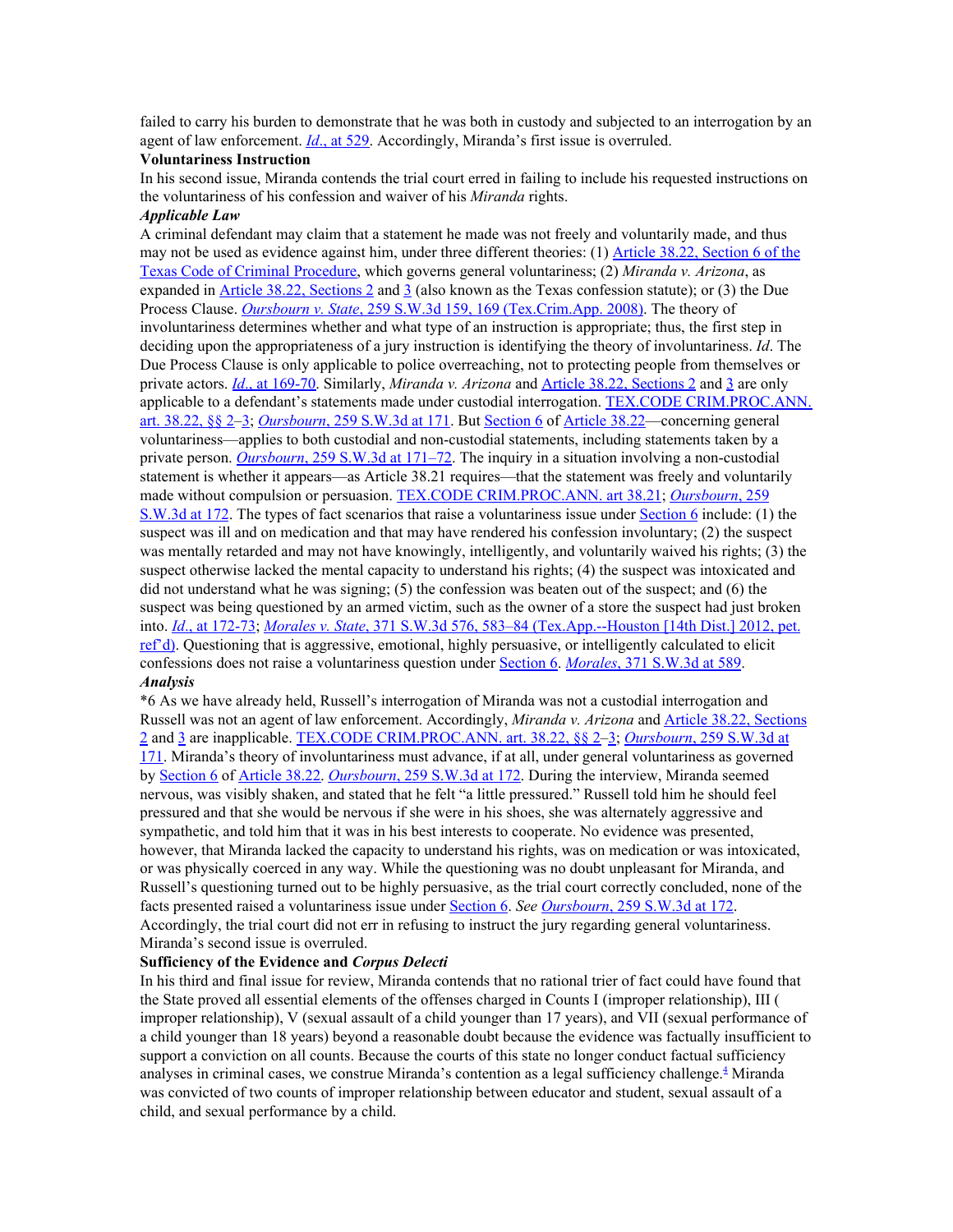#### *Standard of Review*

In a legal sufficiency challenge, the reviewing court does not act as a thirteenth juror, reweighing the evidence and substituting its judgment for that of the jury. *[Dewberry](https://1.next.westlaw.com/Link/Document/FullText?findType=Y&serNum=1999236316&pubNum=0004644&originatingDoc=I265e8880e47b11e8a174b18b713fc6d4&refType=RP&fi=co_pp_sp_4644_740&originationContext=document&transitionType=DocumentItem&contextData=(sc.AlertsClip)#co_pp_sp_4644_740) v. State*, 4 [S.W.3d](https://1.next.westlaw.com/Link/Document/FullText?findType=Y&serNum=1999236316&pubNum=0004644&originatingDoc=I265e8880e47b11e8a174b18b713fc6d4&refType=RP&fi=co_pp_sp_4644_740&originationContext=document&transitionType=DocumentItem&contextData=(sc.AlertsClip)#co_pp_sp_4644_740) 735, 740 [\(Tex.Crim.App.](https://1.next.westlaw.com/Link/Document/FullText?findType=Y&serNum=1999236316&pubNum=0004644&originatingDoc=I265e8880e47b11e8a174b18b713fc6d4&refType=RP&fi=co_pp_sp_4644_740&originationContext=document&transitionType=DocumentItem&contextData=(sc.AlertsClip)#co_pp_sp_4644_740) 1999), *holding modified by [Guidry](https://1.next.westlaw.com/Link/Document/FullText?findType=Y&serNum=1999274891&pubNum=0004644&originatingDoc=I265e8880e47b11e8a174b18b713fc6d4&refType=RP&originationContext=document&transitionType=DocumentItem&contextData=(sc.AlertsClip)) v. State*, 9 S.W.3d 133 [\(Tex.Crim.App.](https://1.next.westlaw.com/Link/Document/FullText?findType=Y&serNum=1999274891&pubNum=0004644&originatingDoc=I265e8880e47b11e8a174b18b713fc6d4&refType=RP&originationContext=document&transitionType=DocumentItem&contextData=(sc.AlertsClip)) 1999). We view the evidence in the light most favorable to the verdict and will uphold the conviction if there is sufficient evidence to justify a jury to rationally find the appellant guilty beyond a reasonable doubt on all essential elements of the offense. *[Salinas](https://1.next.westlaw.com/Link/Document/FullText?findType=Y&serNum=2006605780&pubNum=0004644&originatingDoc=I265e8880e47b11e8a174b18b713fc6d4&refType=RP&fi=co_pp_sp_4644_737&originationContext=document&transitionType=DocumentItem&contextData=(sc.AlertsClip)#co_pp_sp_4644_737) v. State*, 163 S.W.3d 734, 737 [\(Tex.Crim.App.](https://1.next.westlaw.com/Link/Document/FullText?findType=Y&serNum=2006605780&pubNum=0004644&originatingDoc=I265e8880e47b11e8a174b18b713fc6d4&refType=RP&fi=co_pp_sp_4644_737&originationContext=document&transitionType=DocumentItem&contextData=(sc.AlertsClip)#co_pp_sp_4644_737) 2005). "Each fact need not point directly and independently to guilt if the cumulative force of all incriminating circumstances is sufficient to support the conviction." *[Nisbett](https://1.next.westlaw.com/Link/Document/FullText?findType=Y&serNum=2044823220&pubNum=0004644&originatingDoc=I265e8880e47b11e8a174b18b713fc6d4&refType=RP&fi=co_pp_sp_4644_262&originationContext=document&transitionType=DocumentItem&contextData=(sc.AlertsClip)#co_pp_sp_4644_262) v. State*, 552 S.W.3d 244, 262 [\(Tex.Crim.App.](https://1.next.westlaw.com/Link/Document/FullText?findType=Y&serNum=2044823220&pubNum=0004644&originatingDoc=I265e8880e47b11e8a174b18b713fc6d4&refType=RP&fi=co_pp_sp_4644_262&originationContext=document&transitionType=DocumentItem&contextData=(sc.AlertsClip)#co_pp_sp_4644_262) 2018). Because evidence must be considered cumulatively, we are not permitted to use a "divide and conquer" strategy for evaluating the sufficiency of the evidence. *Id*. The evidence is measured against the hypothetically correct jury charge. *[Villarreal](https://1.next.westlaw.com/Link/Document/FullText?findType=Y&serNum=2018733037&pubNum=0004644&originatingDoc=I265e8880e47b11e8a174b18b713fc6d4&refType=RP&fi=co_pp_sp_4644_327&originationContext=document&transitionType=DocumentItem&contextData=(sc.AlertsClip)#co_pp_sp_4644_327) v. State*, 286 S.W.3d 321, 327 [\(Tex.Crim.App.](https://1.next.westlaw.com/Link/Document/FullText?findType=Y&serNum=2018733037&pubNum=0004644&originatingDoc=I265e8880e47b11e8a174b18b713fc6d4&refType=RP&fi=co_pp_sp_4644_327&originationContext=document&transitionType=DocumentItem&contextData=(sc.AlertsClip)#co_pp_sp_4644_327) 2009). A hypothetically correct jury charge lists all elements of the offense, is consistent with the indictment, and does not unnecessarily increase the prosecution's burden of proof. *Id*.

## *Applicable Law*

Under the Texas Penal Code, the offense of improper relationship between an educator and student occurs when an employee of a public or private primary or secondary school engages in sexual contact, sexual intercourse, or deviate sexual intercourse with a person who is enrolled in a public or private primary or secondary school at which the employee works.<sup>[5](https://1.next.westlaw.com/Document/I265e8880e47b11e8a174b18b713fc6d4/View/FullText.html?navigationPath=Alert%2fv1%2flistNavigation%2fWestClipNext%2fi0ad81a3f00000167115a9c83b2cfb7b7%3ftransitionType%3dAlertsClip%26originationContext%3dSearch%2520Result%26contextData%3d%2528sc.AlertsClip%2529%26rank%3d4%26alertGuid%3di0ad083260000014cb89b9df34e1cba1a&listSource=Alert&list=WestClipNext&rank=4&originationContext=Search+Result&transitionType=AlertsClip&contextData=(sc.AlertsClip)&VR=3.0&RS=cblt1.0&alertGuid=i0ad083260000014cb89b9df34e1cba1a&__lrTS=20181116184848018#co_footnote_B00052045952856)</sup> [TEX.PENAL](https://1.next.westlaw.com/Link/Document/FullText?findType=L&pubNum=1000182&cite=TXPES21.12&originatingDoc=I265e8880e47b11e8a174b18b713fc6d4&refType=SP&originationContext=document&transitionType=DocumentItem&contextData=(sc.AlertsClip)#co_pp_7b9b000044381) CODE ANN. § 21.12(a)(1). Sexual assault of a child, as relevant here, occurs when a person intentionally or knowingly causes the penetration of the anus or sexual organ of a child by any means, regardless of whether the person knows the age of the child at the time of the offense. TEX.PENAL CODE ANN.  $\S$  [22.011\(a\)\(2\)\(A\).](https://1.next.westlaw.com/Link/Document/FullText?findType=L&pubNum=1000182&cite=TXPES22.011&originatingDoc=I265e8880e47b11e8a174b18b713fc6d4&refType=SP&originationContext=document&transitionType=DocumentItem&contextData=(sc.AlertsClip)#co_pp_b5120000f7a05) The statute defines "child" as a person younger than seventeen years of age. [TEX.PENAL](https://1.next.westlaw.com/Link/Document/FullText?findType=L&pubNum=1000182&cite=TXPES22.011&originatingDoc=I265e8880e47b11e8a174b18b713fc6d4&refType=SP&originationContext=document&transitionType=DocumentItem&contextData=(sc.AlertsClip)#co_pp_10c0000001331) CODE ANN.  $\S$  22.011(c)(1). Finally, the offense of sexual performance by a child is committed when a person, knowing the character and content thereof, employs, authorizes, or induces a child younger than eighteen years of age to engage in sexual conduct or a sexual performance. [TEX.PENAL](https://1.next.westlaw.com/Link/Document/FullText?findType=L&pubNum=1000182&cite=TXPES43.25&originatingDoc=I265e8880e47b11e8a174b18b713fc6d4&refType=SP&originationContext=document&transitionType=DocumentItem&contextData=(sc.AlertsClip)#co_pp_a83b000018c76) CODE ANN. § 43.25(b).

## *Analysis*

\*7 Miranda contends that the evidence was insufficient to support his convictions because his confessions were not sufficiently corroborated by other evidence. Under the *corpus delicti* rule, when the state relies on an extrajudicial confession of the accused to support a conviction, there must be independent corroborating evidence showing that a crime has actually been committed. *[Nisbett](https://1.next.westlaw.com/Link/Document/FullText?findType=Y&serNum=2044823220&pubNum=0004644&originatingDoc=I265e8880e47b11e8a174b18b713fc6d4&refType=RP&fi=co_pp_sp_4644_263&originationContext=document&transitionType=DocumentItem&contextData=(sc.AlertsClip)#co_pp_sp_4644_263)*, 552 [S.W.3d](https://1.next.westlaw.com/Link/Document/FullText?findType=Y&serNum=2044823220&pubNum=0004644&originatingDoc=I265e8880e47b11e8a174b18b713fc6d4&refType=RP&fi=co_pp_sp_4644_263&originationContext=document&transitionType=DocumentItem&contextData=(sc.AlertsClip)#co_pp_sp_4644_263) at 263; *[Fisher](https://1.next.westlaw.com/Link/Document/FullText?findType=Y&serNum=1993076817&pubNum=0000713&originatingDoc=I265e8880e47b11e8a174b18b713fc6d4&refType=RP&fi=co_pp_sp_713_302&originationContext=document&transitionType=DocumentItem&contextData=(sc.AlertsClip)#co_pp_sp_713_302) v. State*[,](https://1.next.westlaw.com/Link/Document/FullText?findType=Y&serNum=1993076817&pubNum=0000713&originatingDoc=I265e8880e47b11e8a174b18b713fc6d4&refType=RP&fi=co_pp_sp_713_302&originationContext=document&transitionType=DocumentItem&contextData=(sc.AlertsClip)#co_pp_sp_713_302) 851 S.W.2d 298, 302–03 [\(Tex.Crim.App.](https://1.next.westlaw.com/Link/Document/FullText?findType=Y&serNum=1993076817&pubNum=0000713&originatingDoc=I265e8880e47b11e8a174b18b713fc6d4&refType=RP&fi=co_pp_sp_713_302&originationContext=document&transitionType=DocumentItem&contextData=(sc.AlertsClip)#co_pp_sp_713_302) 1993)("The common law corpus delicti rule holds that no criminal conviction can be based upon a defendant's extrajudicial confession *unless* the confession is corroborated by independent evidence tending to establish the corpus delecti.")[Emphasis in original]. When the burden of proof is beyond a reasonable doubt, a defendant's extrajudicial confession, standing alone, is not legally sufficient evidence of guilt. *[Dansby](https://1.next.westlaw.com/Link/Document/FullText?findType=Y&serNum=2041541122&pubNum=0004644&originatingDoc=I265e8880e47b11e8a174b18b713fc6d4&refType=RP&fi=co_pp_sp_4644_224&originationContext=document&transitionType=DocumentItem&contextData=(sc.AlertsClip)#co_pp_sp_4644_224) v. State*, 530 S.W.3d 213, 224 [\(Tex.App.--Tyler](https://1.next.westlaw.com/Link/Document/FullText?findType=Y&serNum=2041541122&pubNum=0004644&originatingDoc=I265e8880e47b11e8a174b18b713fc6d4&refType=RP&fi=co_pp_sp_4644_224&originationContext=document&transitionType=DocumentItem&contextData=(sc.AlertsClip)#co_pp_sp_4644_224) 2017, pet. [ref'd\).](https://1.next.westlaw.com/Link/Document/FullText?findType=Y&serNum=2041541122&pubNum=0004644&originatingDoc=I265e8880e47b11e8a174b18b713fc6d4&refType=RP&fi=co_pp_sp_4644_224&originationContext=document&transitionType=DocumentItem&contextData=(sc.AlertsClip)#co_pp_sp_4644_224) "Corpus Delicti" simply means the crime itself, and is a requirement imposed on the state to prevent the possibility of a defendant being convicted of a crime based solely on his own false confession to a crime that never occurred. *[Nisbett](https://1.next.westlaw.com/Link/Document/FullText?findType=Y&serNum=2044823220&pubNum=0004644&originatingDoc=I265e8880e47b11e8a174b18b713fc6d4&refType=RP&fi=co_pp_sp_4644_263&originationContext=document&transitionType=DocumentItem&contextData=(sc.AlertsClip)#co_pp_sp_4644_263)*, 552 [S.W.3d](https://1.next.westlaw.com/Link/Document/FullText?findType=Y&serNum=2044823220&pubNum=0004644&originatingDoc=I265e8880e47b11e8a174b18b713fc6d4&refType=RP&fi=co_pp_sp_4644_263&originationContext=document&transitionType=DocumentItem&contextData=(sc.AlertsClip)#co_pp_sp_4644_263) at 263; *[Fisher](https://1.next.westlaw.com/Link/Document/FullText?findType=Y&serNum=1993076817&pubNum=0000713&originatingDoc=I265e8880e47b11e8a174b18b713fc6d4&refType=RP&fi=co_pp_sp_713_303&originationContext=document&transitionType=DocumentItem&contextData=(sc.AlertsClip)#co_pp_sp_713_303)*, 851 [S.W.2d](https://1.next.westlaw.com/Link/Document/FullText?findType=Y&serNum=1993076817&pubNum=0000713&originatingDoc=I265e8880e47b11e8a174b18b713fc6d4&refType=RP&fi=co_pp_sp_713_303&originationContext=document&transitionType=DocumentItem&contextData=(sc.AlertsClip)#co_pp_sp_713_303) at 303. Here, the primary corroborating evidence presented by the State was the testimony of one of the victims, K.R. K.R. testified that she was sixteen at the time of the incident with Miranda. She testified that on the evening in question Miranda invited her to hang out and she accepted. While together, Miranda kissed her, took her clothes off, and had sexual intercourse with her. She also testified Miranda knew at the time that she was a student at the high school where he worked. A complainant's testimony alone is sufficient to support a jury finding that sexual contact occurred. *[Garcia](https://1.next.westlaw.com/Link/Document/FullText?findType=Y&serNum=1978111705&pubNum=0000713&originatingDoc=I265e8880e47b11e8a174b18b713fc6d4&refType=RP&fi=co_pp_sp_713_928&originationContext=document&transitionType=DocumentItem&contextData=(sc.AlertsClip)#co_pp_sp_713_928) v. State*, 563 S.W.2d 925, 928 [\(Tex.Crim.App.](https://1.next.westlaw.com/Link/Document/FullText?findType=Y&serNum=1978111705&pubNum=0000713&originatingDoc=I265e8880e47b11e8a174b18b713fc6d4&refType=RP&fi=co_pp_sp_713_928&originationContext=document&transitionType=DocumentItem&contextData=(sc.AlertsClip)#co_pp_sp_713_928) [\[Panel](https://1.next.westlaw.com/Link/Document/FullText?findType=Y&serNum=1978111705&pubNum=0000713&originatingDoc=I265e8880e47b11e8a174b18b713fc6d4&refType=RP&fi=co_pp_sp_713_928&originationContext=document&transitionType=DocumentItem&contextData=(sc.AlertsClip)#co_pp_sp_713_928) Op.] 1978); *[Bargas](https://1.next.westlaw.com/Link/Document/FullText?findType=Y&serNum=2016087456&pubNum=0004644&originatingDoc=I265e8880e47b11e8a174b18b713fc6d4&refType=RP&fi=co_pp_sp_4644_888&originationContext=document&transitionType=DocumentItem&contextData=(sc.AlertsClip)#co_pp_sp_4644_888) v. State*, 252 S.W.3d 876, 888 [\(Tex.App.--Houston](https://1.next.westlaw.com/Link/Document/FullText?findType=Y&serNum=2016087456&pubNum=0004644&originatingDoc=I265e8880e47b11e8a174b18b713fc6d4&refType=RP&fi=co_pp_sp_4644_888&originationContext=document&transitionType=DocumentItem&contextData=(sc.AlertsClip)#co_pp_sp_4644_888) [14th Dist.] 2008, no pet.). Accordingly, K.R.'s testimony constituted sufficient evidence to justify a jury to rationally find beyond a reasonable doubt that Miranda intentionally or knowingly caused the penetration of the sexual organ of a child by means of his sexual organ, and thus committed sexual assault of a child. [TEX.PENAL](https://1.next.westlaw.com/Link/Document/FullText?findType=L&pubNum=1000182&cite=TXPES22.011&originatingDoc=I265e8880e47b11e8a174b18b713fc6d4&refType=SP&originationContext=document&transitionType=DocumentItem&contextData=(sc.AlertsClip)#co_pp_b5120000f7a05) CODE ANN. § [22.011\(a\)\(2\)\(A\)](https://1.next.westlaw.com/Link/Document/FullText?findType=L&pubNum=1000182&cite=TXPES22.011&originatingDoc=I265e8880e47b11e8a174b18b713fc6d4&refType=SP&originationContext=document&transitionType=DocumentItem&contextData=(sc.AlertsClip)#co_pp_b5120000f7a05). Further, it was undisputed that at the time of the sexual contact Miranda was an employee of a public secondary school and that K.R. was one of his students. Therefore, K.R.'s testimony was also sufficient for the jury to find that Miranda, while an employee of the public secondary school, engaged in sexual intercourse with a person enrolled in the school at which he worked, and thus committed the offense of improper relationship between an educator and student beyond a reasonable doubt.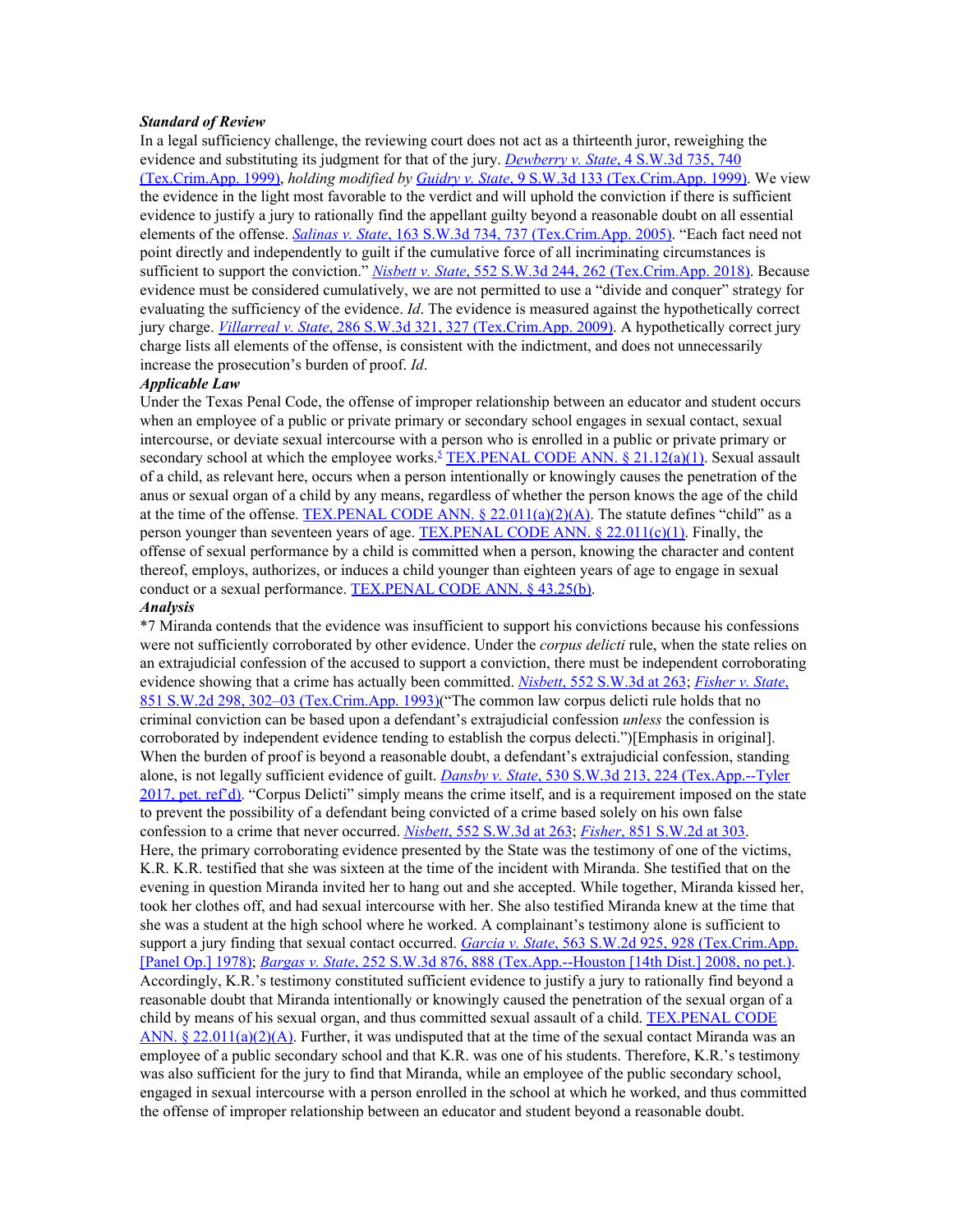[TEX.PENAL](https://1.next.westlaw.com/Link/Document/FullText?findType=L&pubNum=1000182&cite=TXPES21.12&originatingDoc=I265e8880e47b11e8a174b18b713fc6d4&refType=SP&originationContext=document&transitionType=DocumentItem&contextData=(sc.AlertsClip)#co_pp_8b3b0000958a4) CODE ANN. § 21.12(a). Accordingly, the evidence was sufficient to find Miranda guilty of Counts III and V.

The remaining counts complained of—Counts I and VII—were improper relationship between an educator and student and sexual performance by a child. Both counts involved the student identified as P.V. In the audio recording and in his written confession, Miranda claimed to have had sexual intercourse with P.V. P.V., however, did not testify at trial. No other corroborating evidence was put forth regarding the allegations involving P.V. The only additional evidence presented by the State—beyond Miranda's statements and the testimony of K.R.—was a hand-written letter sent from Miranda to the third student, I.G. In the letter, Miranda acknowledges a relationship between himself and I.G., discusses their anniversary, invites her to the high-school homecoming, and states "Most people would think that finding love between a teacher and a student should be forbidden. I would not have it any other way though. I really do feel that I can spend the rest of my life with you." The letter makes no mention of P.V. or any other students.

The State urges that this letter, combined with K.R.'s testimony, corroborates the counts involving P.V. because it shows his mindset towards young female students. Alternatively, the State contends that K.R.'s testimony satisfies a closely-related-crimes exception to the *corpus delicti* rule. The State claims that under this exception, the *corpus delicti* is established for all crimes if one or more of the properly corroborated crimes are closely related to the others, as implicated by a close temporal connection. In support, the State cites the case of *[Miller](https://1.next.westlaw.com/Link/Document/FullText?findType=Y&serNum=2035817206&pubNum=0004644&originatingDoc=I265e8880e47b11e8a174b18b713fc6d4&refType=RP&originationContext=document&transitionType=DocumentItem&contextData=(sc.AlertsClip)) v. State*, 457 S.W.3d 919 [\(Tex.Crim.App.](https://1.next.westlaw.com/Link/Document/FullText?findType=Y&serNum=2035817206&pubNum=0004644&originatingDoc=I265e8880e47b11e8a174b18b713fc6d4&refType=RP&originationContext=document&transitionType=DocumentItem&contextData=(sc.AlertsClip)) 2015). In *Miller*, the defendant was accused of engaging in illicit sexual conduct with his three-month-old daughter. *[Id](https://1.next.westlaw.com/Link/Document/FullText?findType=Y&serNum=2035817206&pubNum=0004644&originatingDoc=I265e8880e47b11e8a174b18b713fc6d4&refType=RP&fi=co_pp_sp_4644_920&originationContext=document&transitionType=DocumentItem&contextData=(sc.AlertsClip)#co_pp_sp_4644_920)*., at [920](https://1.next.westlaw.com/Link/Document/FullText?findType=Y&serNum=2035817206&pubNum=0004644&originatingDoc=I265e8880e47b11e8a174b18b713fc6d4&refType=RP&fi=co_pp_sp_4644_920&originationContext=document&transitionType=DocumentItem&contextData=(sc.AlertsClip)#co_pp_sp_4644_920). When approached by a detective, the defendant confessed orally and in writing to molesting his daughter on at least three occasions. *Id*. A few days later he returned to the police station and confessed to a fourth incident of sexual contact. *Id*. All four incidents had occurred during a twenty-seven-day period, and the defendant was charged with four counts of aggravated sexual assault of a child under six years of age. *Id*. The State, however, was only able to produce corroborating evidence for one of the counts. *[Id](https://1.next.westlaw.com/Link/Document/FullText?findType=Y&serNum=2035817206&pubNum=0004644&originatingDoc=I265e8880e47b11e8a174b18b713fc6d4&refType=RP&fi=co_pp_sp_4644_921&originationContext=document&transitionType=DocumentItem&contextData=(sc.AlertsClip)#co_pp_sp_4644_921)*., at [921](https://1.next.westlaw.com/Link/Document/FullText?findType=Y&serNum=2035817206&pubNum=0004644&originatingDoc=I265e8880e47b11e8a174b18b713fc6d4&refType=RP&fi=co_pp_sp_4644_921&originationContext=document&transitionType=DocumentItem&contextData=(sc.AlertsClip)#co_pp_sp_4644_921). On appeal, the defendant successfully argued to the court of appeals that the State had failed to establish the *corpus delicti* of the other three counts and had his convictions set aside as to those counts. *Id*. The Court of Criminal Appeals reversed, carving out an exception to the strict application of the *corpus delicti* rule. *[Id](https://1.next.westlaw.com/Link/Document/FullText?findType=Y&serNum=2035817206&pubNum=0004644&originatingDoc=I265e8880e47b11e8a174b18b713fc6d4&refType=RP&fi=co_pp_sp_4644_927&originationContext=document&transitionType=DocumentItem&contextData=(sc.AlertsClip)#co_pp_sp_4644_927)*[.,](https://1.next.westlaw.com/Link/Document/FullText?findType=Y&serNum=2035817206&pubNum=0004644&originatingDoc=I265e8880e47b11e8a174b18b713fc6d4&refType=RP&fi=co_pp_sp_4644_927&originationContext=document&transitionType=DocumentItem&contextData=(sc.AlertsClip)#co_pp_sp_4644_927) at [927.](https://1.next.westlaw.com/Link/Document/FullText?findType=Y&serNum=2035817206&pubNum=0004644&originatingDoc=I265e8880e47b11e8a174b18b713fc6d4&refType=RP&fi=co_pp_sp_4644_927&originationContext=document&transitionType=DocumentItem&contextData=(sc.AlertsClip)#co_pp_sp_4644_927) In doing so, the court acknowledged that the *corpus delicti* rule provides essential protections to defendants and declined to replace the rule with the trustworthiness standard adopted by the United States Supreme Court in *Opper v. United States*.<sup>[6](https://1.next.westlaw.com/Document/I265e8880e47b11e8a174b18b713fc6d4/View/FullText.html?navigationPath=Alert%2fv1%2flistNavigation%2fWestClipNext%2fi0ad81a3f00000167115a9c83b2cfb7b7%3ftransitionType%3dAlertsClip%26originationContext%3dSearch%2520Result%26contextData%3d%2528sc.AlertsClip%2529%26rank%3d4%26alertGuid%3di0ad083260000014cb89b9df34e1cba1a&listSource=Alert&list=WestClipNext&rank=4&originationContext=Search+Result&transitionType=AlertsClip&contextData=(sc.AlertsClip)&VR=3.0&RS=cblt1.0&alertGuid=i0ad083260000014cb89b9df34e1cba1a&__lrTS=20181116184848018#co_footnote_B00062045952856)</sup> *<u>[Id](https://1.next.westlaw.com/Link/Document/FullText?findType=Y&serNum=2035817206&pubNum=0004644&originatingDoc=I265e8880e47b11e8a174b18b713fc6d4&refType=RP&fi=co_pp_sp_4644_925&originationContext=document&transitionType=DocumentItem&contextData=(sc.AlertsClip)#co_pp_sp_4644_925)., at [925](https://1.next.westlaw.com/Link/Document/FullText?findType=Y&serNum=2035817206&pubNum=0004644&originatingDoc=I265e8880e47b11e8a174b18b713fc6d4&refType=RP&fi=co_pp_sp_4644_925&originationContext=document&transitionType=DocumentItem&contextData=(sc.AlertsClip)#co_pp_sp_4644_925)</u>. The court held, however, that Texas law recognizes a* closely-related-crimes exception to strict application of the *corpus delicti* rule, but qualified that the "exception applies only when the temporal relationship between the offenses is sufficiently proximate that introduction of the extrajudicial confession does not violate the policies underlying the corpus delicti rule." *[Id](https://1.next.westlaw.com/Link/Document/FullText?findType=Y&serNum=2035817206&pubNum=0004644&originatingDoc=I265e8880e47b11e8a174b18b713fc6d4&refType=RP&fi=co_pp_sp_4644_927&originationContext=document&transitionType=DocumentItem&contextData=(sc.AlertsClip)#co_pp_sp_4644_927).*, at [927](https://1.next.westlaw.com/Link/Document/FullText?findType=Y&serNum=2035817206&pubNum=0004644&originatingDoc=I265e8880e47b11e8a174b18b713fc6d4&refType=RP&fi=co_pp_sp_4644_927&originationContext=document&transitionType=DocumentItem&contextData=(sc.AlertsClip)#co_pp_sp_4644_927). It then reversed the judgment of the court of appeals and reinstated the defendant's sentences on the three uncorroborated counts. *[Id](https://1.next.westlaw.com/Link/Document/FullText?findType=Y&serNum=2035817206&pubNum=0004644&originatingDoc=I265e8880e47b11e8a174b18b713fc6d4&refType=RP&fi=co_pp_sp_4644_929&originationContext=document&transitionType=DocumentItem&contextData=(sc.AlertsClip)#co_pp_sp_4644_929)*., at [929](https://1.next.westlaw.com/Link/Document/FullText?findType=Y&serNum=2035817206&pubNum=0004644&originatingDoc=I265e8880e47b11e8a174b18b713fc6d4&refType=RP&fi=co_pp_sp_4644_929&originationContext=document&transitionType=DocumentItem&contextData=(sc.AlertsClip)#co_pp_sp_4644_929).

\*8 We think the present case is distinguishable from *Miller*. In *Miller*, the offenses confessed to all occurred during a twenty-seven-day period, and the court repeatedly emphasized the exception it had created requires the temporal proximity of the offenses to be sufficiently close so that introduction of the confession does not violate the purposes of the *corpus delicti* rule. *Id*., at 927–29. Although the court did not provide a general time frame that would satisfy the proximity requirement, it did favorably cite in its analysis an Alabama case<sup> $2$ </sup> in which the court had required independent evidence for only one offense when the defendant had confessed to multiple sex crimes over a three-month period. *Id*., at 927. But here, the alleged crimes occurred over a much longer period. The alleged encounter involving P.V. occurred on or about September 1, 2011. The next encounter—that against K.R.—was alleged to have occurred March 1, 2012, precisely six months later. The last encounter—involving I.G.—was alleged to have occurred on October 1, 2012. All told, the three alleged encounters giving rise to the charged offenses occurred over a period spanning a little over a year—substantially longer than the twenty-seven-day period in *Miller* or the three-month period in the favorably cited Alabama case. Further, in *Miller* the offenses were all committed against a single individual—the defendant's daughter. *[Miller](https://1.next.westlaw.com/Link/Document/FullText?findType=Y&serNum=2035817206&pubNum=0004644&originatingDoc=I265e8880e47b11e8a174b18b713fc6d4&refType=RP&fi=co_pp_sp_4644_920&originationContext=document&transitionType=DocumentItem&contextData=(sc.AlertsClip)#co_pp_sp_4644_920)*, 457 [S.W.3d](https://1.next.westlaw.com/Link/Document/FullText?findType=Y&serNum=2035817206&pubNum=0004644&originatingDoc=I265e8880e47b11e8a174b18b713fc6d4&refType=RP&fi=co_pp_sp_4644_920&originationContext=document&transitionType=DocumentItem&contextData=(sc.AlertsClip)#co_pp_sp_4644_920) at 920. Here, the offenses were alleged to have been committed against three different victims and there was no evidence that the victims were even aware of Miranda's involvement with the others until the allegations became public. Therefore, we do not think the temporal connection between the offenses confessed by Miranda to be sufficiently close to warrant application of the closely-related-crimes exception to the *corpus delicti* rule; to hold otherwise